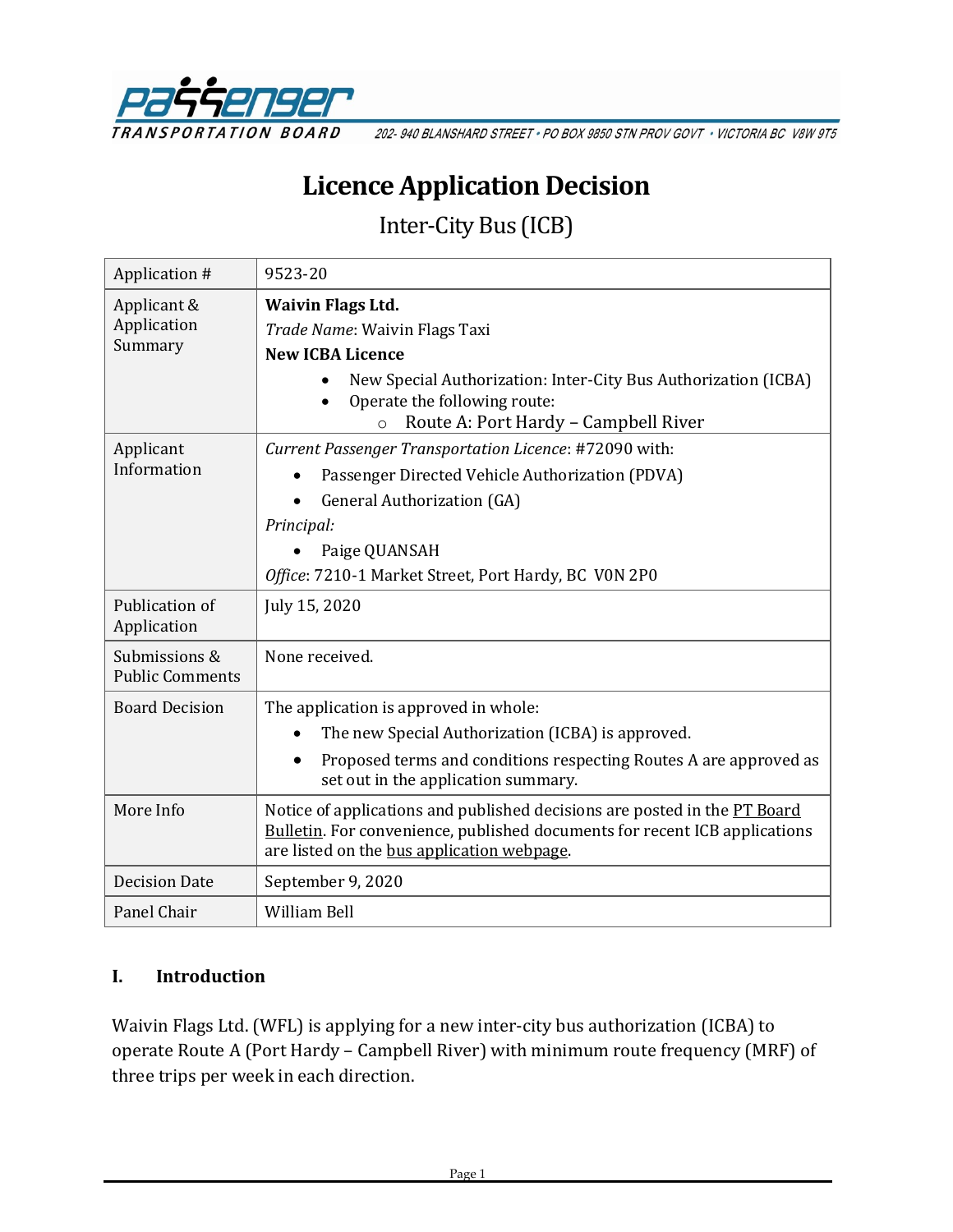Route A serves a minimum of five communities along Highway 19:

- Port Hardy
- Woss

• Campbell River

- Port McNeill
- Sayward

The proposed route is shown in Figure 1 below:



#### **Figure 1: Route A**

#### **II. Background**

WFL is located in Port Hardy, B.C. It holds passenger transportation licence #72090 with a General Authorization (GA) and a Special Authorization (SA): Passenger Directed Vehicles. Under these licences it operates taxi services in the Port Hardy and Port McNeill areas and shuttle services from specified areas to the Port Hardy Airport and return. Tofino Bus Services Inc. (TBSI) is an inter-city bus (ICB) operator with a licence (#75127) to operate bus service on Vancouver Island. In August 2020, it received approval from the Board (application #9000-20) to withdraw its Route 5 (City of Campbell River-District of Port Hardy) that served a variety of communities with a minimum route frequency of 1 trip per day in each direction. TBSI was the sole operator on this corridor and its departure represents a loss of bus service to the public and access to safe and essential transportation for work, leisure, education, health and family related matters.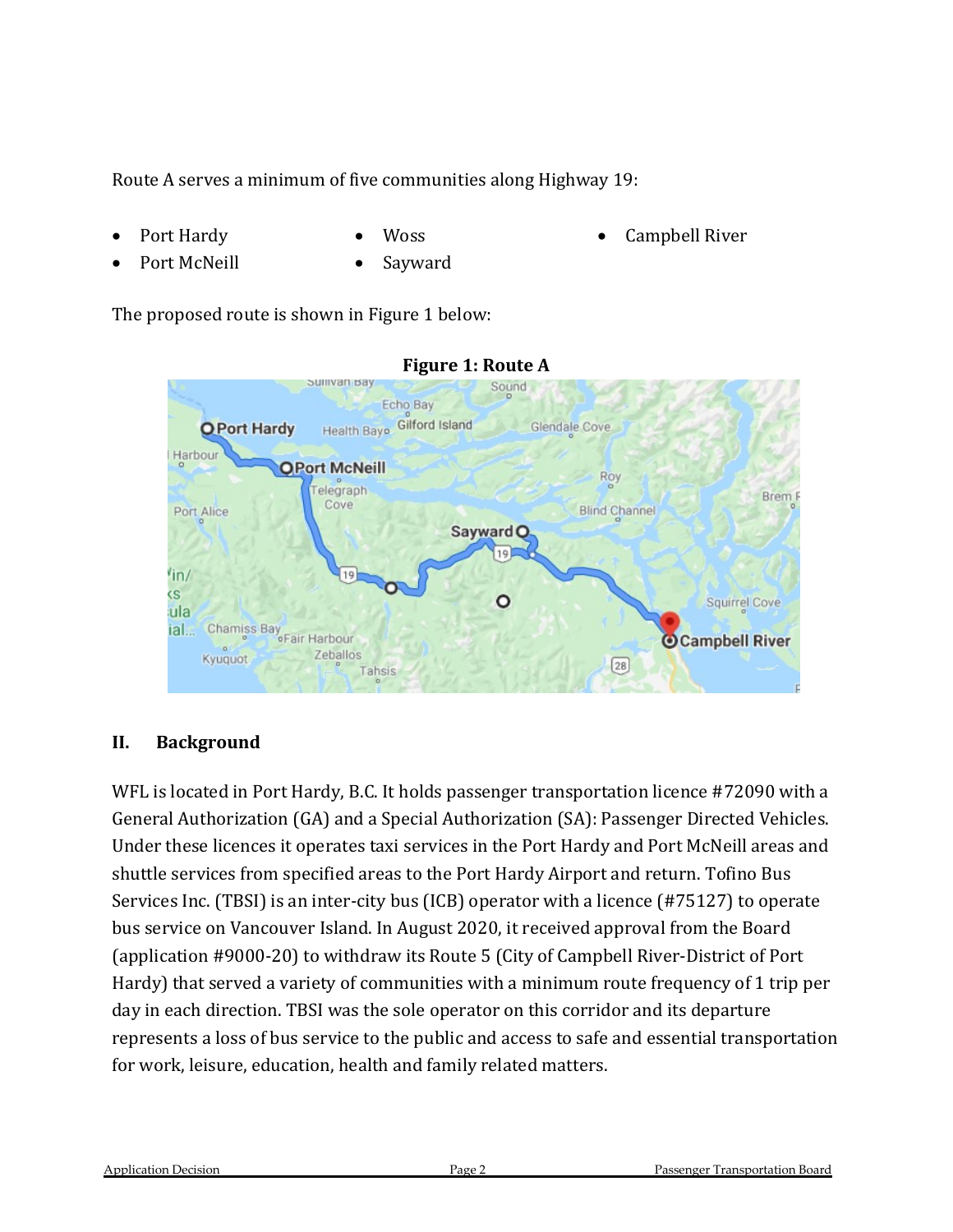### **III. Mandate & Jurisdiction**

This application is made under the *Passenger Transportation Act* (the "Act"). The Act regulates the licensing and operation of commercial passenger transportation vehicles in BC.

Under the Act, the Passenger Transportation Board (the "Board") makes decisions on applications for inter-city buses. The Board has the authority to consider and approve applications for new licences as well as applications from existing licensees to change terms or conditions of their licences.

The Board's mandate is stated in section 28 of the Act. Section 28(1) of the Passenger Transportation Act says that the Board may approve, in whole or in part, an application forwarded to it under s. 26(1) after considering whether:

- (a) there is a public need for the service the applicant proposed to provide under any special authorization.
- (b) the applicant is a fit and proper person to provide that service and is capable of providing that service, and
- (c) the application, if granted, would promote sound economic conditions in the passenger transportation business in British Columbia.

In July 2018, the Board created a streamlined application process and package to make it faster and easier for commercial ICB operators to start replacement services on routes that Greyhound or other operators exit. The Board is deciding this application utilizing the simplified ICB application process.

In the simplified ICB application process, much of the decision-making focus of the Board is on applicant fitness. Generally, with the simplified ICB process, the PT Board is taking the view that a withdrawal of the sole carrier on a route creates a public need for a replacement service and that approving a new ICB on a route without commercial ICB service would promote sound economic conditions.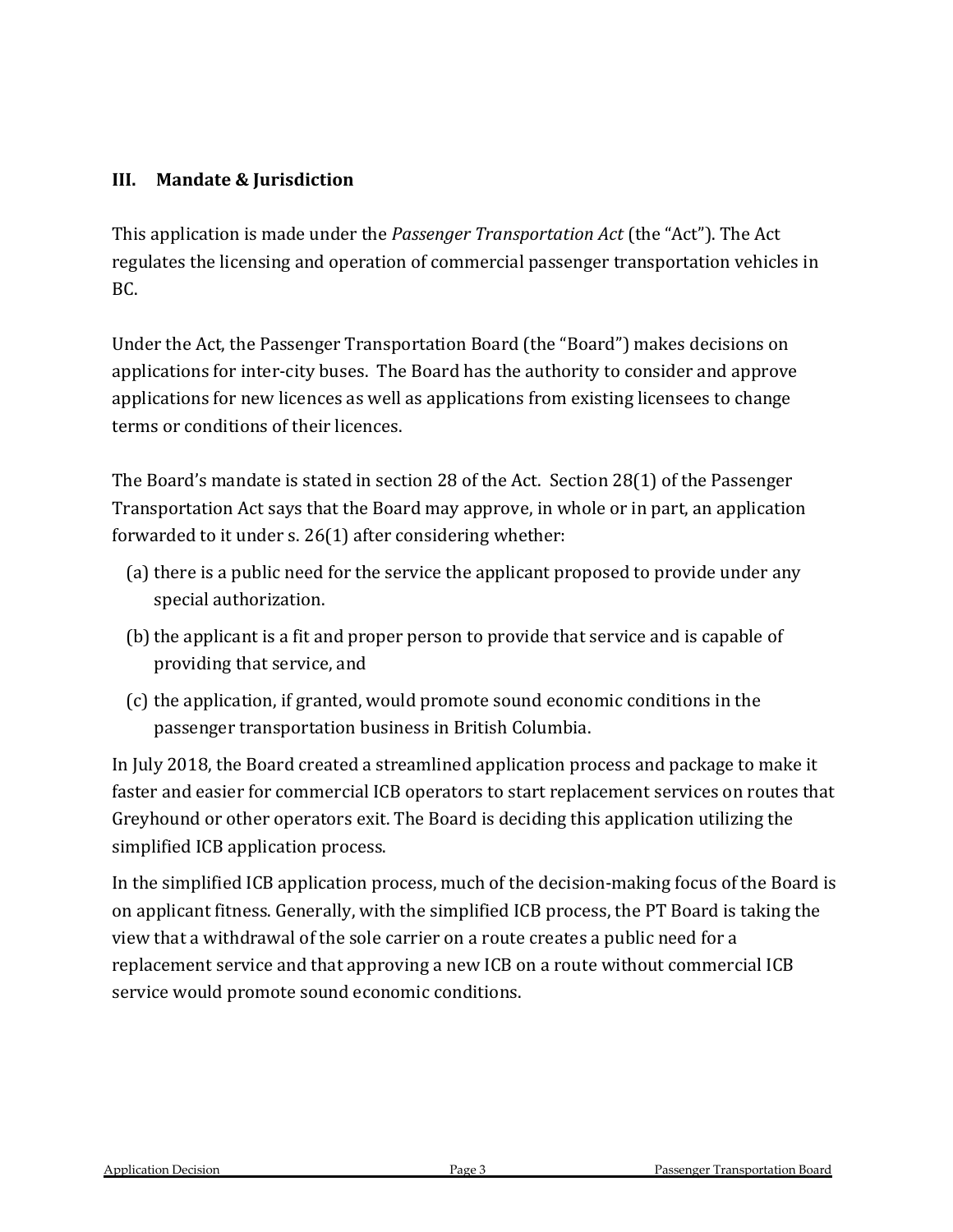The Act allows the Board to, among other things:

- accept evidence and information that it considers relevant, necessary, and appropriate, whether or not the information would be admissible in a court of law. [Section 15]
- conduct written, electronic or oral hearings, or any combination of them, as the Board, in its sole discretion, considers appropriate. [Section 17]
- require further information from an applicant. [Section  $27(1)(b)$ ]

Section 26(2) of the Act requires the Board to publish the fact and nature of applications and section 27(3) requires the Board to consider applications and any written submissions it receives as result of publication. Section 27(5) says that people who make submissions are not entitled to disclosure of further information, unless the Board orders otherwise. If the Board approves an application, it will set terms and conditions of licence primarily with respect to routes and service levels.

#### **IV. Procedural Matters**

The applicant submitted required forms.

This application is being conducted by way of a written hearing.

### **V. Applicant's Rationale and Submissions**

#### *Public Explanation*

The applicant, WFL, provided the following text in the Application Summary that was published in the *Weekly Bulletin*:

*"This route was terminated by the previous carrier. We are an established taxi/shuttle service in Port McNeil/Port Hardy and would be more than suitable since we have all needed vehicles for this run."*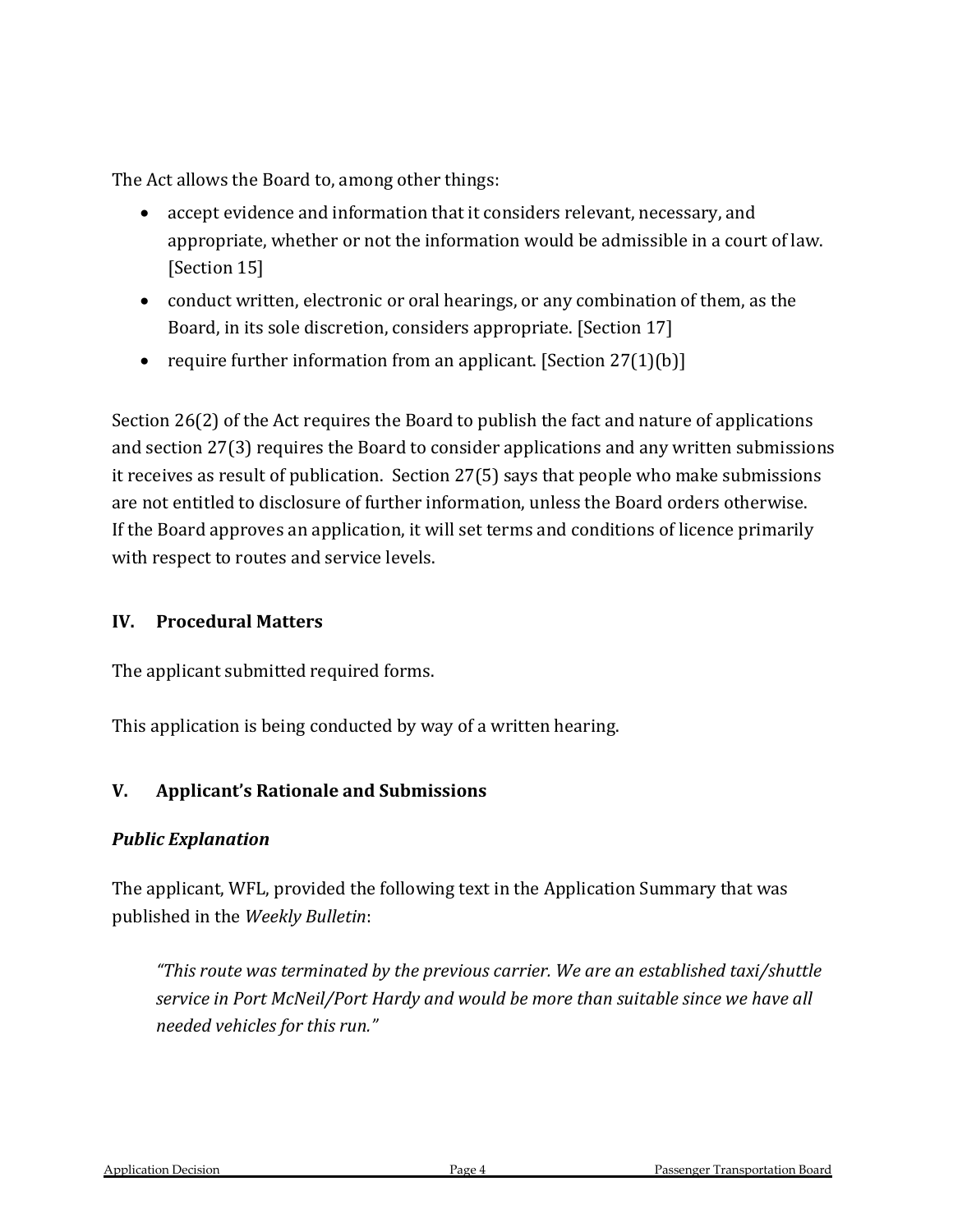#### *Submissions & Applicant's Response*

The Board did not receive submissions on this application.

#### **VI. Reasons for the Board's Decision**

Section 28(1) of the Act sets out the factors the Board must consider with respect to this application.

*(1) Is the applicant a fit and proper person to provide its proposed service, and is the applicant capable of providing the service?*

The Board looks at this question in two parts:

- (a) is the applicant a fit and proper person to provide the proposed service; and,
- (b) is the applicant capable of providing the service?

First, with *fit and proper*, the *Oxford English Dictionary* defines *fit* as including "well adapted or suited to the conditions or circumstances of the case, answering the purpose, proper or appropriate possessing the necessary qualifications, properly qualified, competent, deserving." Also, the dictionary defines *proper* as including "suitable for a specified or implicit purpose or requirement; appropriate to the circumstances or conditions; of the requisite standard or type; apt, fitting; correct, right." When looking at whether an applicant is fit and proper, the Board does so in the context of the passenger transportation industry in British Columbia. This includes the regulatory system that grants businesses a licence which confers on them both the authorization they need to provide their service and an ongoing obligation to operate in accordance with proper standards of conduct.

Second, capability is generally understood to mean that an applicant has the ability or qualities necessary to skillfully and effectively meet its obligations and achieve the results it says it will achieve. When looking at capability, the Board reflects on whether the applicant has demonstrated that it has the knowledge and understanding of relevant regulatory requirements and policies that govern passenger transportation providers, and whether it is able to comply with those requirements.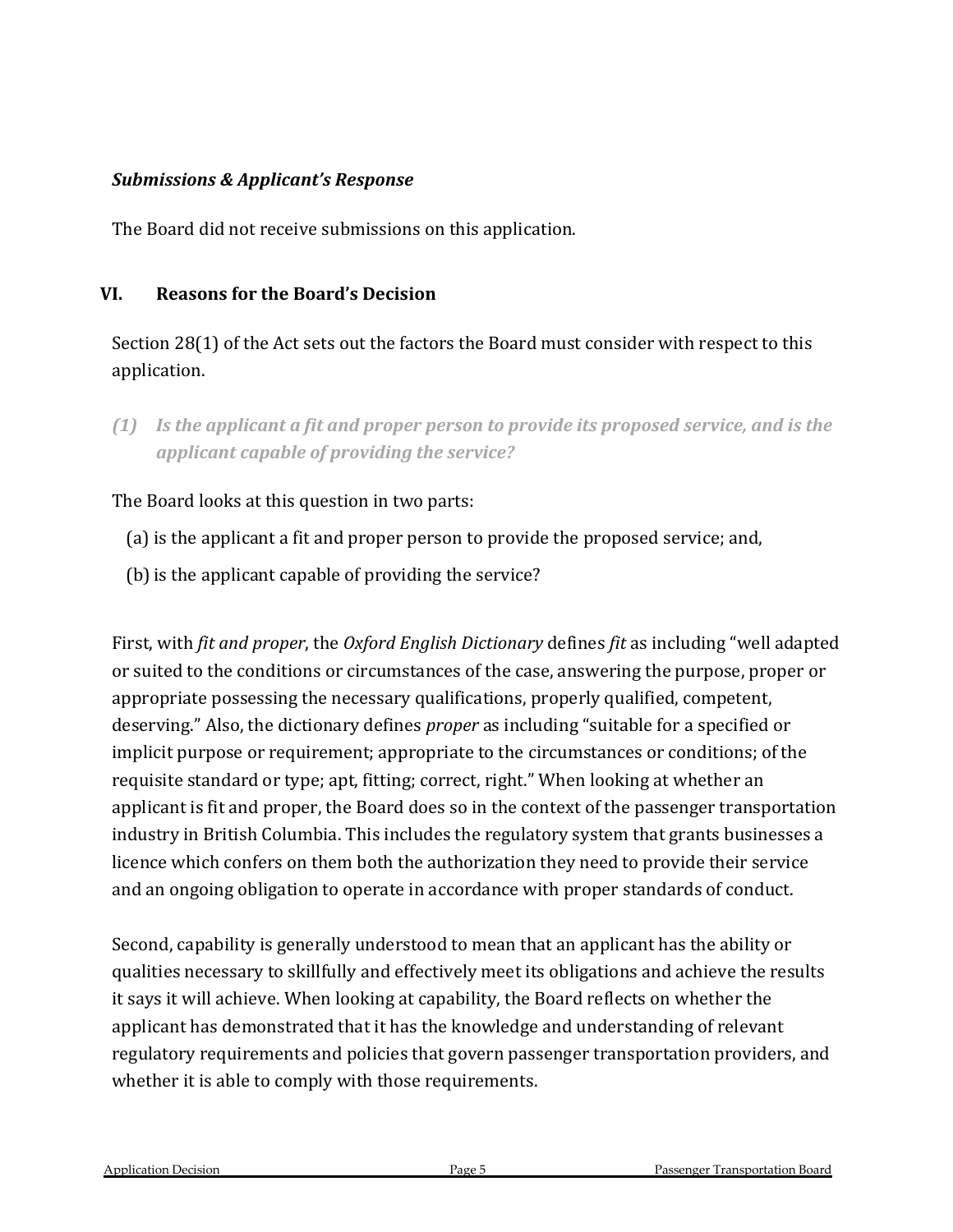It also looks at whether the applicant has the background, skills and knowledge to manage its proposed service, and the financing to operate it. The Board expects an applicant to demonstrate its competence and ability by providing sound and realistic information in its business plan and financial statements that is consistent and compatible with the transportation service it proposes.

WFL was incorporated on March 14, 2011. Its National Safety Code certificate is in good standing with a rating of "Satisfactory-Unaudited". Ms. Page Quansah is the President and Owner-Operator. The disclosure and declaration forms were completed to the satisfaction of the Board. There has not been any information brought to my attention to prove the applicant is not fit and proper.

Ms. Quanash manages the day to day operations of the company that has grown since 2015 with a taxi service that started in Port McNeill and that has expanded to Port Hardy. The fleet of the company is comprised of 7 taxis and 3 other passenger directed vehicles. Despite having buses in its fleet, WFL plans on purchasing a highway coach as an addition to its fleet for the comfort of passengers. Bus drivers hired by the company must have a clean abstract, be drug free, pass a criminal record check and have a minimum of two years' experience.

A condensed operating plan was provided with the application and outlined dispatch and booking information that will allow passengers to access the service at designated stands and through advanced reservations by phone, on-line and through third parties (e.g. travel agents, hotel staff, etc.). Vehicles will be dispatched by phone, radio and via a smartphone or app. Financial information included a balance sheet and cash flow projections for 36 months. The balance sheet indicates a viable operation and the wherewithal for the applicant company to fund the proposed ICB service. The cash flow projections outlined a breakdown of operating expenses, including vehicle maintenance, that appear rational and reasonable for the proposed ICB operation at start-up. While these projections are highly conservative throughout the 36-month period, with experience the applicant should be able to adjust and refine them.

The applicant has the experience, skills, operational knowledge and capacity to service the proposed route. Based on the information provided, I find the applicant fit and proper and capable of providing the inter-city bus service.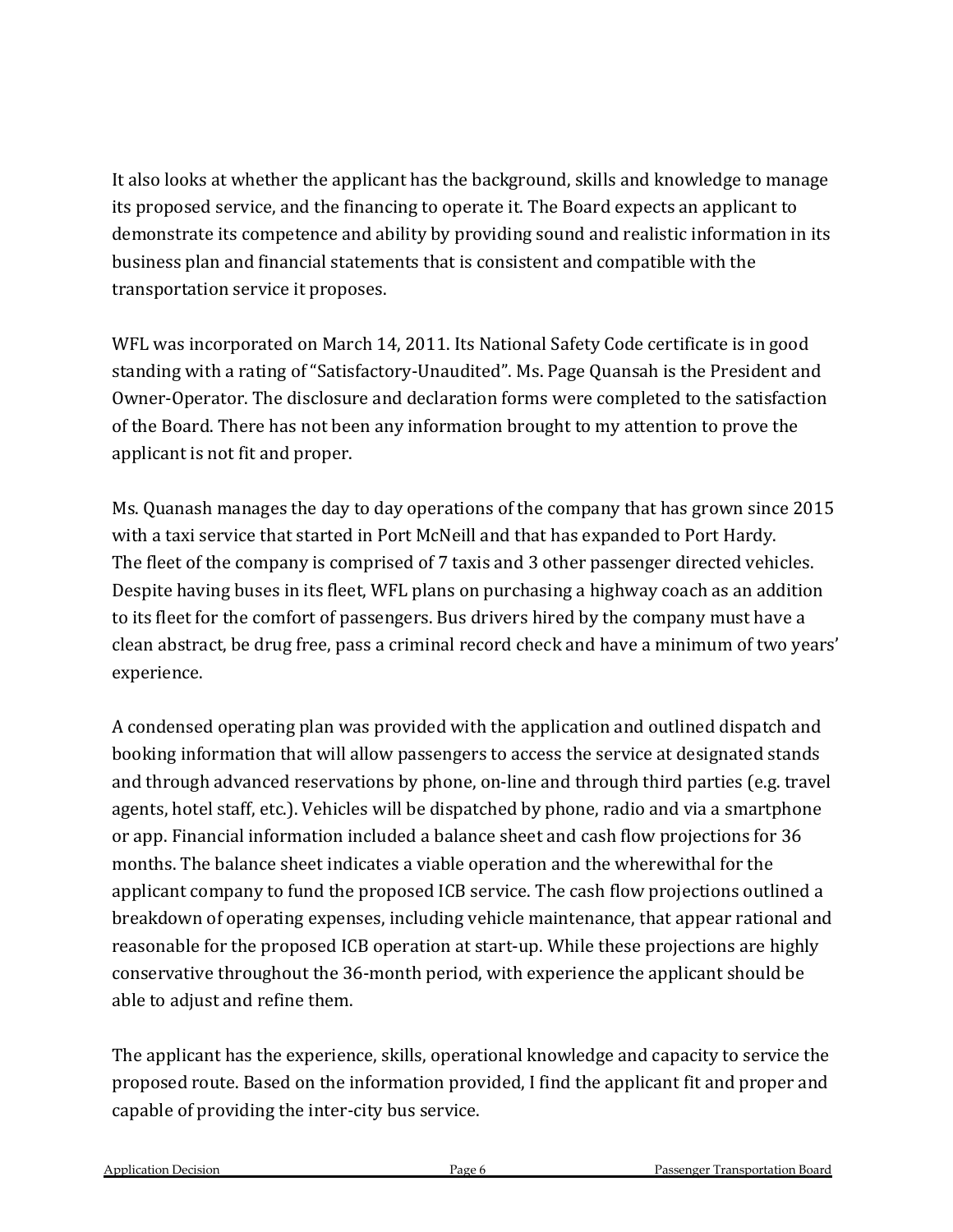### *(2) Is there is a public need for the service the applicant proposes to provide?*

An applicant is required to demonstrate public need by showing that there are people who would use the proposed service.

Applicants should provide clear information about the service it proposes, and they should provide supporting evidence that is factual and objective. They should not rely on general claims and their own opinion. The Board reviews applications and considers the extent and type of need that has been demonstrated for the proposed service.

The Board looks at the state of inter-city bus services in the area where the applicant is applying to operate. It may consider such things as:

- Will the service fill a gap in the market?
- Has an inter-city bus company recently left the market?
- Has the applicant shown that current service levels are unsatisfactory?

Generally, with the simplified ICB process, the PT Board is taking the view that a withdrawal of the sole carrier on a route creates a public need for a replacement service. The applicant is proposing to operate an ICB service between Port Hardy and Campbell River with similar route stops provided by the previous operator (TBSI) .I consider the gap created by the withdrawal of the prior service as representing public need.

In addition, the application included four support letters. One came from a Director, Regional District Mount Waddington (Area A) that provided a strong testimony to the applicant's professionalism and experience operating quality transportation services and who will give clients the needed ICB service on the proposed corridor. In addition, three other support letters came from a variety of business operations that indicate a potential user base and support for the expansion of an ICB transportation option for the public.

Therefore, I am satisfied that there is a public need for the proposed ICB service for Route A.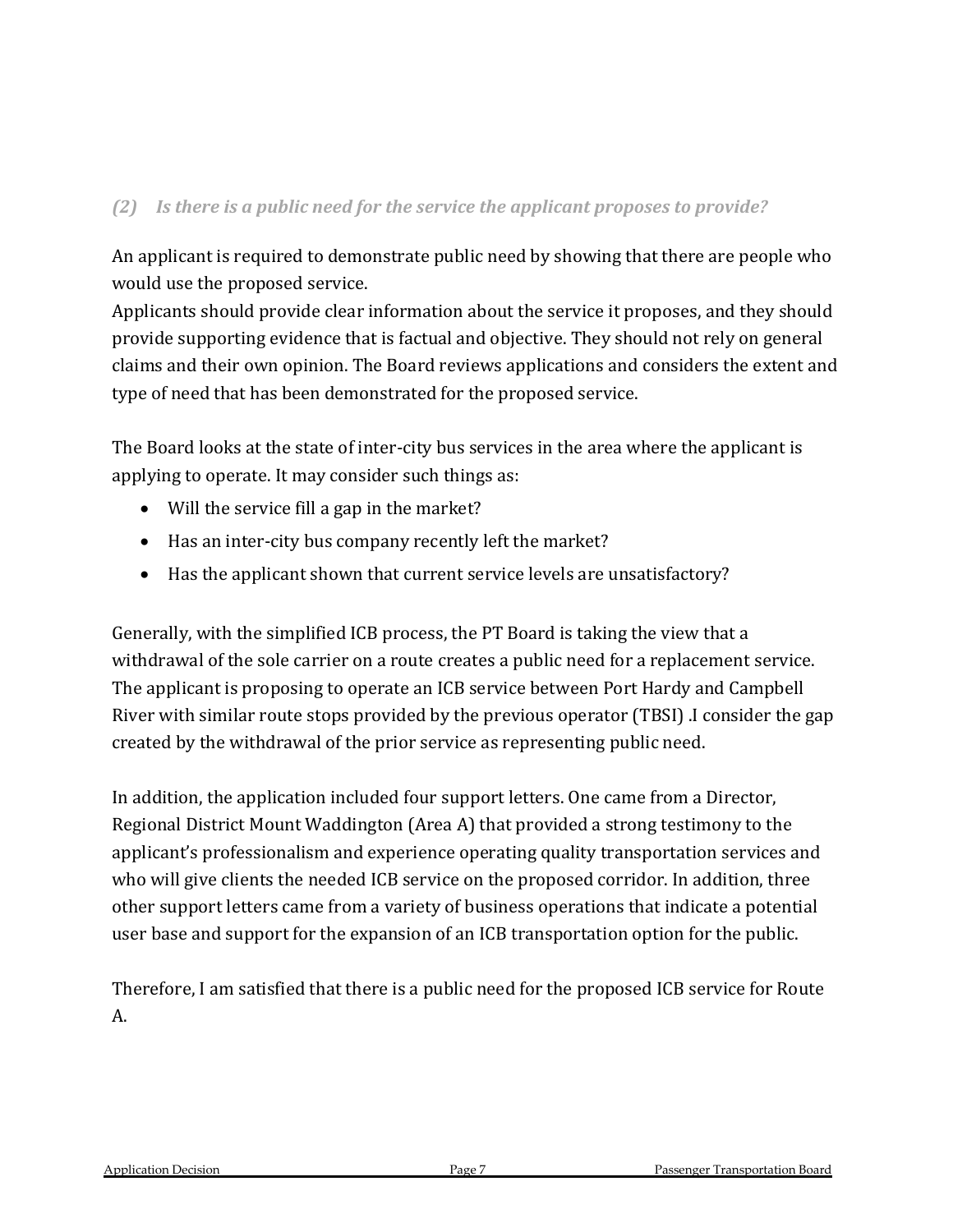### *(3) Would approving the application support sound economic conditions in the passenger transportation business in British Columbia?*

In considering sound economic conditions, the Board strives to balance public need for available, accessible and reliable commercial passenger transportation services with overall industry viability and competitiveness. The Board considers the issue from a wideranging perspective, which includes a consideration of harm to other industry participants. Generally speaking, it is the Board's view that the overall economic interests of the transportation business weigh more heavily than the economic and financial interests of any particular applicant.

The Board considers how the service could benefit the market and whether the market has the capacity to absorb additional services. It may consider such things as:

- Will the service give the public additional transportation options?
- Does the market place have the capacity to absorb another service?
- Are there inter-city bus providers in the target market area?
- Will the services supplement another non-transportation business?

This is an application to fill a service gap for local residents and businesses and tourists in an area that has limited transportation options. WFL has transportation experience in the market and will serve communities that require an ICB option. Further, there are no competitive ICB operations present in the area to be served and thus no negative harm should result from approval of this application. Rather, a needed ICB service is being reinstated.

I find that approving the application would promote sound economic conditions in the passenger transportation industry in BC.

#### **VII. Conclusion**

For the reasons above, this application is approved in whole. The Board establishes notice and activation requirements, and terms and conditions of licence that are attached to this decision as Appendices 1 and 2. These form an integral part of the decision.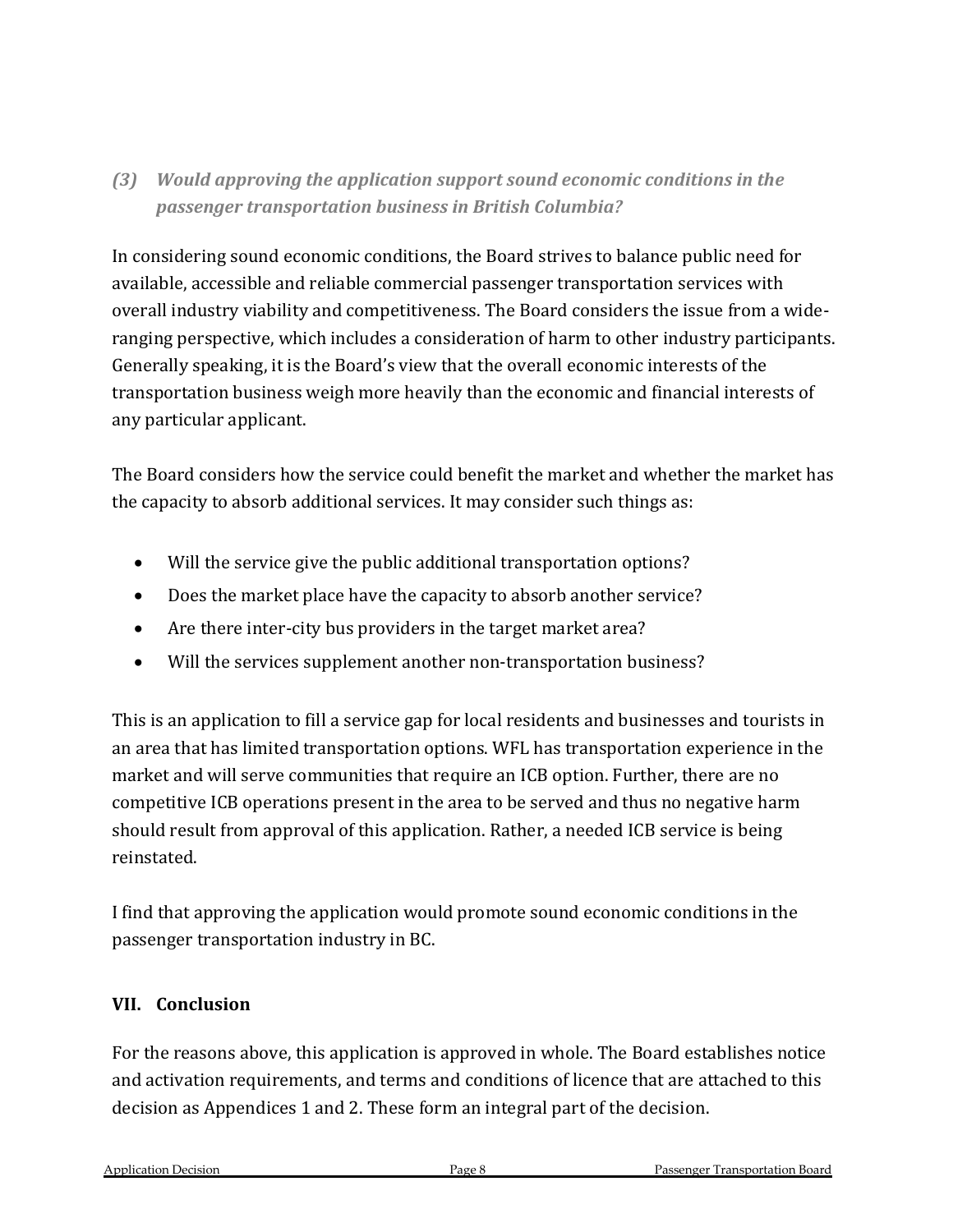### **Waivin Flags Ltd.**

Waivin Flags Taxi

### **Appendix 1: Terms & Conditions: Issuance of Licence with ICB Authorization**

### **1. General:**

A Passenger Transportation Licence must be issued by the Registrar of Passenger Transportation under section 29 of the Passenger Transportation Act or renewed under section 34 before the special authorization approved in this decision may be exercised.

### **2. Direction to the Applicant:**

Unless otherwise ordered by the Passenger Transportation Board, WAIVIN FLAGS LTD. must, no later than **October 31, 2020**:

- a. post time schedules online and make available to the public online its reservation system to enable advance bookings.
- b. provide copies or links to the Registrar of Passenger Transportation.

### **3. Notice to Registrar**

A licence that includes the Inter-City Bus Authorization approved by the Board in this decision may only be issued after the Registrar is satisfied that WAIVIN FLAGS LTD has met requirements set out in 2(a) above.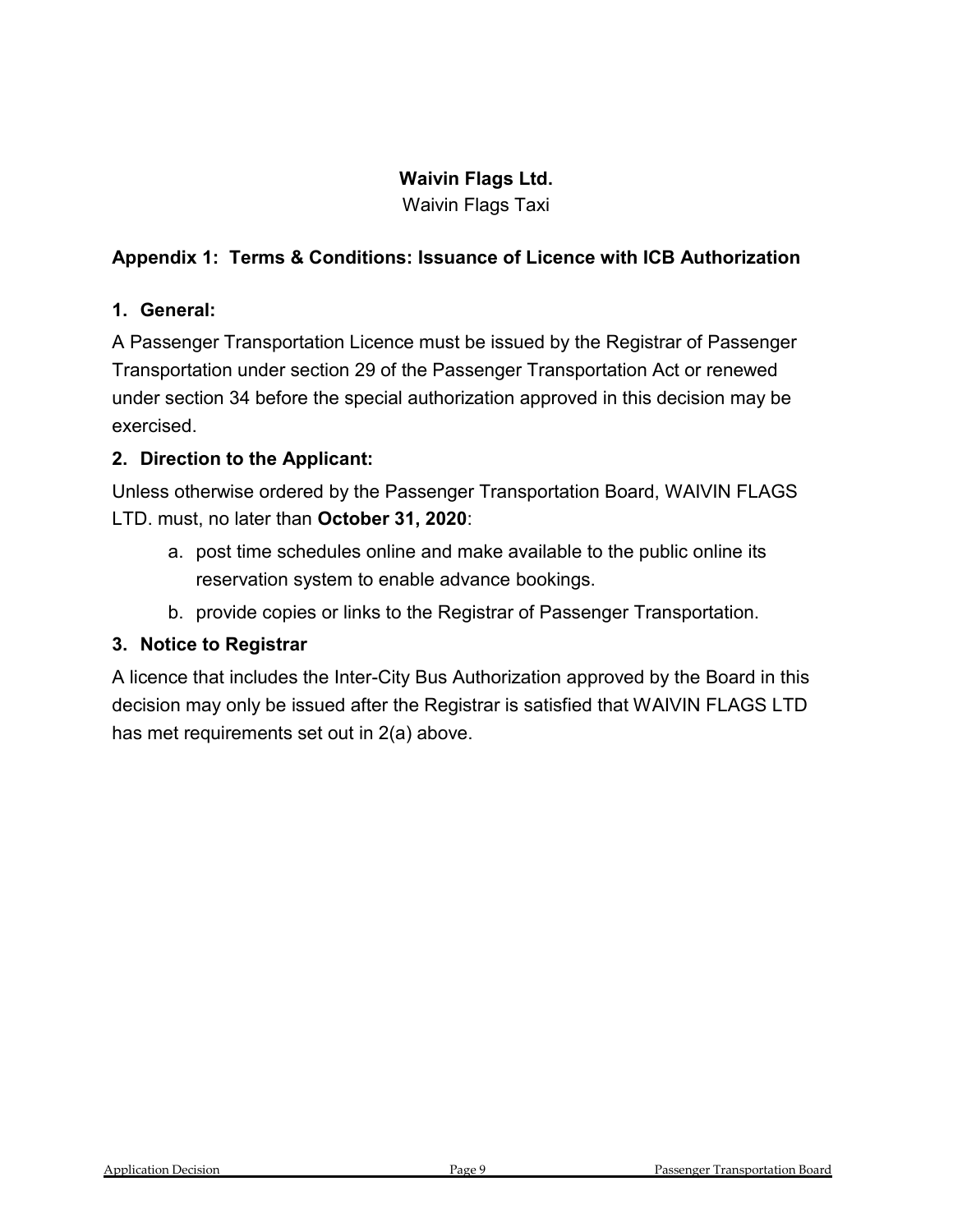## **Waivin Flags Ltd.**

Waivin Flags Taxi

# **Appendix 2: Terms & Conditions of Licence**

| <b>Special Authorization</b><br><b>INTER-CITY BUS AUTHORIZATION (ICBA)</b><br><b>Terms &amp; Conditions</b> |                                                                                                                                                                                                                                                 |  |
|-------------------------------------------------------------------------------------------------------------|-------------------------------------------------------------------------------------------------------------------------------------------------------------------------------------------------------------------------------------------------|--|
| <b>Definitions</b>                                                                                          | "Board" means the Passenger Transportation Board<br>"Registrar" means the Registrar, Passenger Transportation                                                                                                                                   |  |
| A. Legislative Requirements                                                                                 |                                                                                                                                                                                                                                                 |  |
| Vehicle Identifiers                                                                                         | Each motor vehicle operated under this authorization must display,<br>at the times and in the form and manner required by the Registrar,<br>a vehicle identifier that is:                                                                       |  |
|                                                                                                             | (a) issued to the licensee by the Registrar; or                                                                                                                                                                                                 |  |
|                                                                                                             | (b) authorized by the Registrar to be issued by the licensee.                                                                                                                                                                                   |  |
| <b>B.</b> Services                                                                                          |                                                                                                                                                                                                                                                 |  |
| <b>Services</b>                                                                                             | Transportation of passengers must be provided:<br>(a) on a scheduled basis; and<br>(b) in accordance with minimum frequencies and other terms<br>and conditions of licence that apply to the routes and route<br>points.                        |  |
| <b>Schedules</b>                                                                                            | The licence holder must publish, in a manner accessible to the<br>general public, a schedule for each route with the time and location<br>of each stop; and must carry in each vehicle a copy of the<br>schedule that the vehicle is following. |  |
| <b>Alternative Points</b>                                                                                   | The licence holder may pick up or drop off passengers at any<br>location, municipality or unincorporated area that is between the<br>terminating points and along the highway corridors for the inter-city<br>bus routes below.                 |  |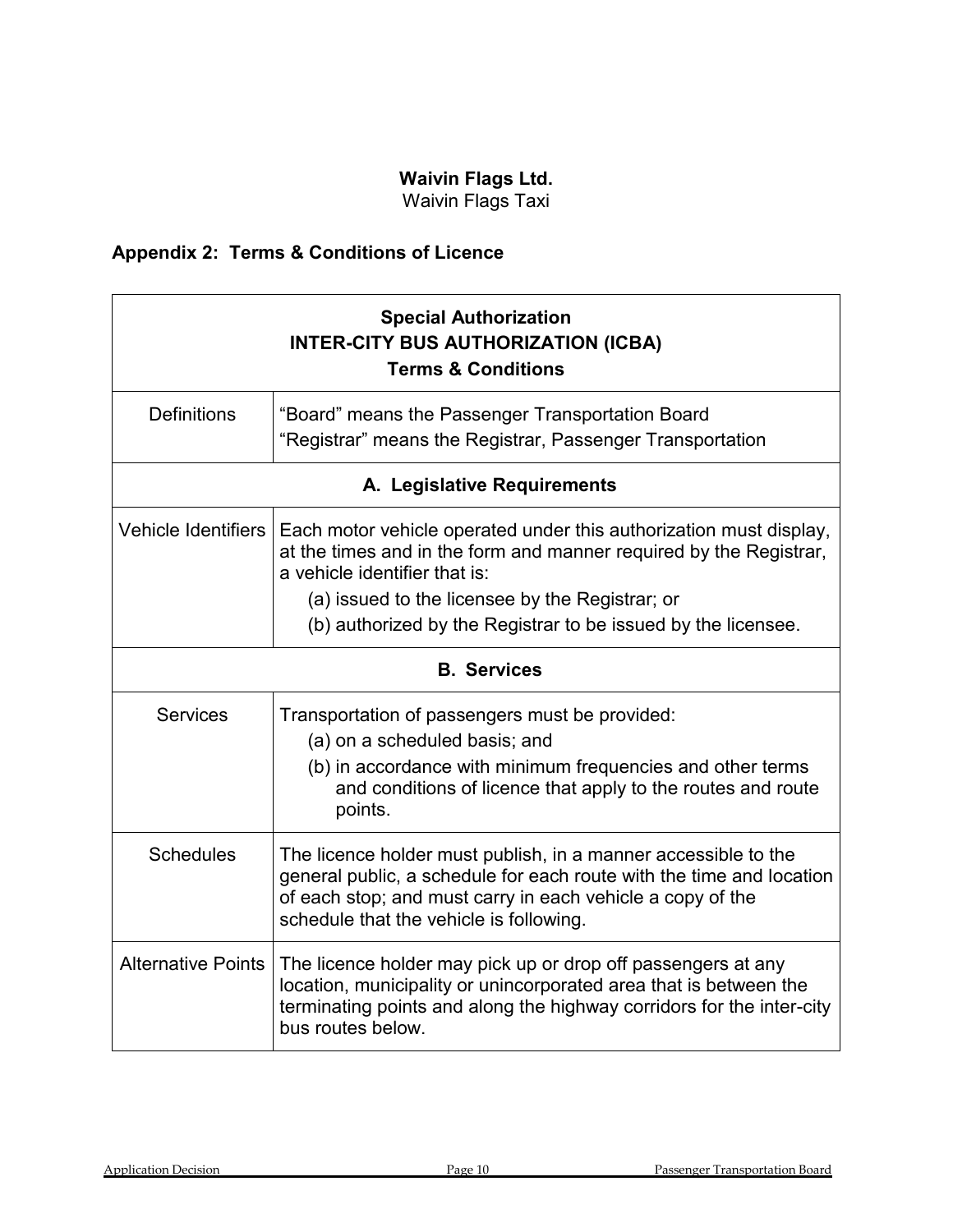| Route 1                                                                                    |                                                                                                                                                                                                                 |  |  |
|--------------------------------------------------------------------------------------------|-----------------------------------------------------------------------------------------------------------------------------------------------------------------------------------------------------------------|--|--|
| Terminating Point 1:                                                                       | <b>Campbell River</b>                                                                                                                                                                                           |  |  |
| <b>Terminating Point 2:</b>                                                                | <b>Port Hardy</b>                                                                                                                                                                                               |  |  |
| Corridors:                                                                                 | Highway 19: Port Hardy – Campbell River<br>Highway 19: Campbell River - Port Hardy                                                                                                                              |  |  |
| <b>Route Points</b>                                                                        | <b>Minimum Frequencies</b>                                                                                                                                                                                      |  |  |
| 3 trips per week (each direction)<br><b>District of Port Hardy</b>                         |                                                                                                                                                                                                                 |  |  |
| <b>Town Port McNeill</b>                                                                   | 3 trips per week (each direction)                                                                                                                                                                               |  |  |
| <b>Woss</b>                                                                                | 3 trips per week (each direction)                                                                                                                                                                               |  |  |
| Village of Sayward                                                                         | 3 trips per week (each direction)                                                                                                                                                                               |  |  |
| <b>City of Campbell River</b>                                                              | 3 trips per week (each direction)                                                                                                                                                                               |  |  |
| <b>C. Other Requirements</b>                                                               |                                                                                                                                                                                                                 |  |  |
| Transfer of a<br>licence                                                                   | This special authorization may not be assigned or transferred<br>except with the approval of the Board pursuant to section 30 of the<br>Passenger Transportation Act.                                           |  |  |
| <b>Liquor Control</b><br>and Licensing Act<br><b>Cannabis Control</b><br>and Licensing Act | The licensee must at all times ensure passenger directed vehicles<br>under their licence are operated in compliance with the Liquor<br>Control and Licensing Act and the Cannabis Control and Licensing<br>Act. |  |  |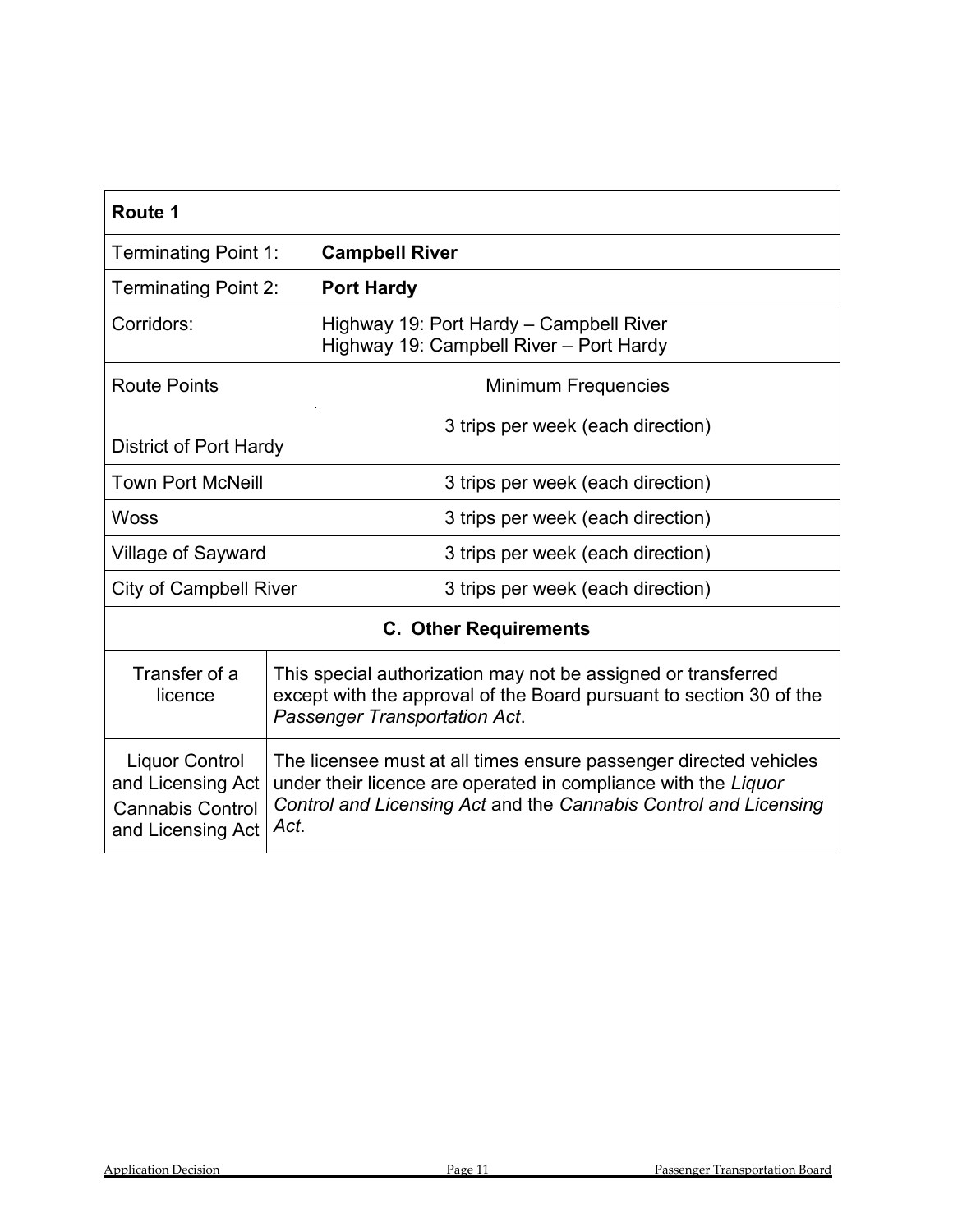| <b>Special Authorization</b><br><b>Passenger Directed Vehicles Authorization</b><br><b>Terms &amp; Conditions</b> |                                                                                                                                                                                                                                                                                                                                                                                                                                                                              |  |
|-------------------------------------------------------------------------------------------------------------------|------------------------------------------------------------------------------------------------------------------------------------------------------------------------------------------------------------------------------------------------------------------------------------------------------------------------------------------------------------------------------------------------------------------------------------------------------------------------------|--|
| <b>Definitions</b>                                                                                                | "Board" means the Passenger Transportation Board<br>"Registrar" means the Registrar, Passenger Transportation                                                                                                                                                                                                                                                                                                                                                                |  |
| A. Legislative Requirements                                                                                       |                                                                                                                                                                                                                                                                                                                                                                                                                                                                              |  |
| <b>Vehicle Identifiers</b>                                                                                        | Each motor vehicle operated under this authorization must display,<br>at the times and in the form and manner required by the Registrar,<br>a vehicle identifier that is:<br>(a) issued to the licensee by the Registrar; or<br>(b) authorized by the Registrar to be issued by the licensee.                                                                                                                                                                                |  |
| Data<br>Requirements                                                                                              | The licensee must provide to the Registrar any information,<br>including personal information, and data that the Registrar or Board<br>may require, and as may be set in any applicable supplemental<br>terms and conditions and orders of the Registrar or Board, within<br>time periods that the Registrar or Board may require, which may<br>include, without limitation, information and data set out in section<br>28(5)(a) to (c) of the Passenger Transportation Act. |  |
| <b>B. Passenger Transportation Vehicles</b>                                                                       |                                                                                                                                                                                                                                                                                                                                                                                                                                                                              |  |
| <b>Maximum Fleet</b><br>Size:                                                                                     | 10 vehicles of which:<br>two (2-7) passenger vehicles may be used under Service 1<br>one (6-11) passenger vehicle may be used under Service 2<br>five (2-7) passenger vehicles may be used under Service 3<br>two (10-11) passenger vehicles may be used under<br>Services 4, 5 & 6                                                                                                                                                                                          |  |
| <b>Services</b>                                                                                                   |                                                                                                                                                                                                                                                                                                                                                                                                                                                                              |  |
| <b>Service 1</b>                                                                                                  |                                                                                                                                                                                                                                                                                                                                                                                                                                                                              |  |
| <b>Originating Area:</b>                                                                                          | Transportation of passengers may only originate from Port McNeill<br>and points along the following corridors:<br>Highway 19 between Port Hardy and Sayward (including<br>Zeballos and Woss), and<br>Highway 30 to and including Port Alice.                                                                                                                                                                                                                                 |  |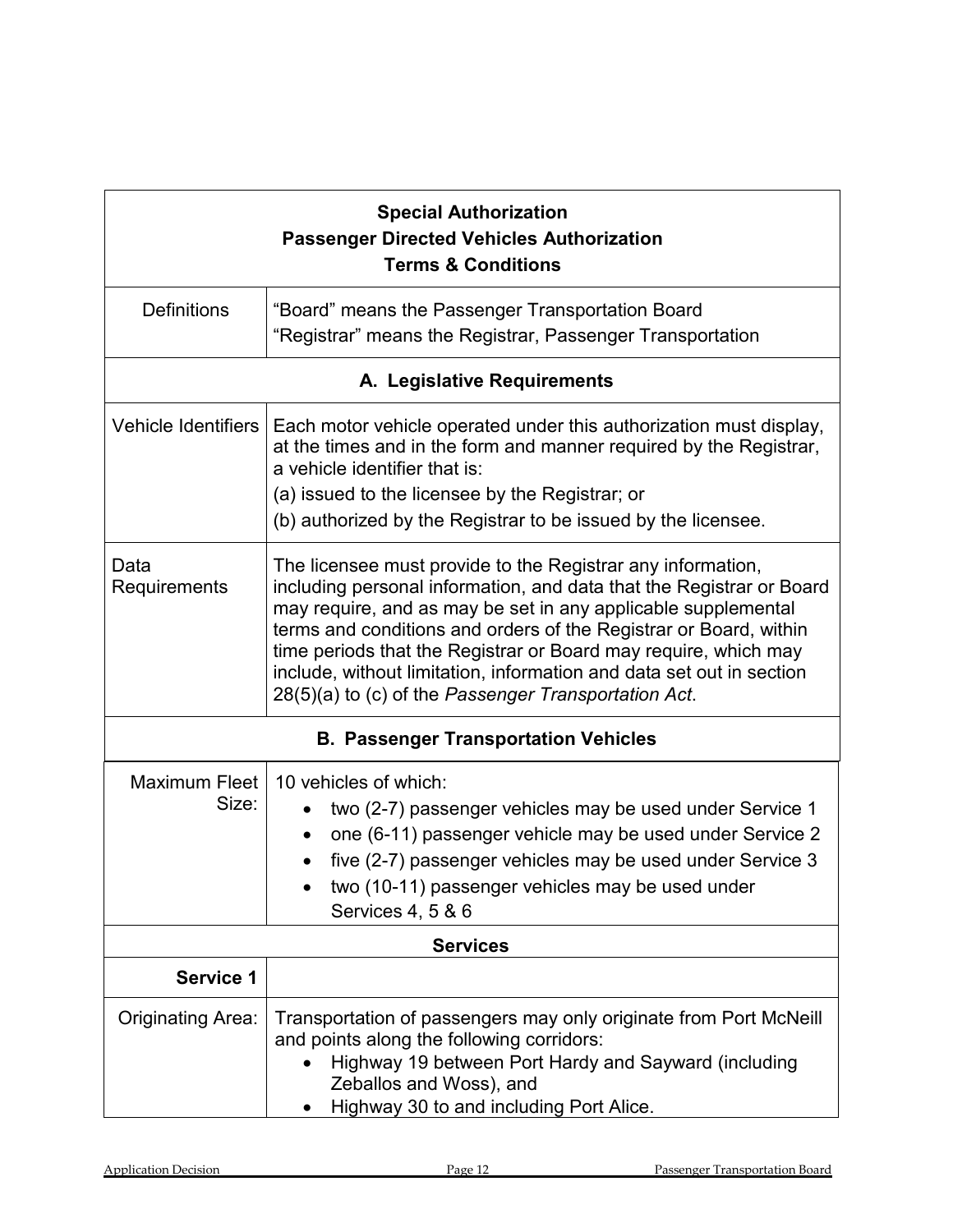| Destination Area:                 | Transportation of passengers may terminate at any point on<br>Vancouver Island between Port Hardy and Victoria International<br>Airport.                                                                                                                                                                                                                     |
|-----------------------------------|--------------------------------------------------------------------------------------------------------------------------------------------------------------------------------------------------------------------------------------------------------------------------------------------------------------------------------------------------------------|
| <b>Reverse Trips</b>              | Transportation of passengers may only originate in the destination<br>area if the transportation terminates in the originating area.                                                                                                                                                                                                                         |
| <b>Express</b><br>authorizations: | Vehicles may, from within the originating areas only, pick up<br>(i)<br>passengers who hail or flag the motor vehicle from the street.                                                                                                                                                                                                                       |
| <b>Service 2</b>                  |                                                                                                                                                                                                                                                                                                                                                              |
| <b>Originating Area:</b>          | Transportation of passengers may only originate from Port McNeill,<br>Beaver Cove, Telegraph Cove, Nimpkish Heights, Hyde Creek or<br>Port Hardy.                                                                                                                                                                                                            |
| <b>Destination Area:</b>          | Transportation of passengers may terminate at Port Hardy Airport.                                                                                                                                                                                                                                                                                            |
| <b>Reverse Trips:</b>             | Transportation of passengers may only originate in the destination<br>area if the transportation terminates in the originating area.                                                                                                                                                                                                                         |
| <b>Service 3</b>                  |                                                                                                                                                                                                                                                                                                                                                              |
| Originating Area:                 | Transportation of passengers may only originate from Port Hardy<br>and points along the following corridors:<br>Highway 19 between Port Hardy and Sayward (including<br>Zeballos and Woss), and<br>Highway 30 to and including Port Alice                                                                                                                    |
| <b>Destination Area:</b>          | Transportation of passengers may terminate at any point on<br>Vancouver Island between Port Hardy and Victoria International<br>Airport.                                                                                                                                                                                                                     |
| <b>Reverse Trips</b>              | Transportation of passengers may only originate in the destination<br>area if the transportation terminates in the originating area.                                                                                                                                                                                                                         |
| <b>Service 4</b>                  |                                                                                                                                                                                                                                                                                                                                                              |
| <b>Originating Area:</b>          | Transportation of passengers may only originate from any point in<br>the District of Port Hardy.                                                                                                                                                                                                                                                             |
| <b>Destination Area:</b>          | Transportation of passengers may only terminate at any point:<br>in the Metro Vancouver Regional District north of the Fraser<br>River east to Maple Ridge and north to Porteau Cove<br>in the Metro Vancouver Regional District south of the Fraser<br>River east to but not including Langley, and south to the<br>Canada/US border<br>on Vancouver Island |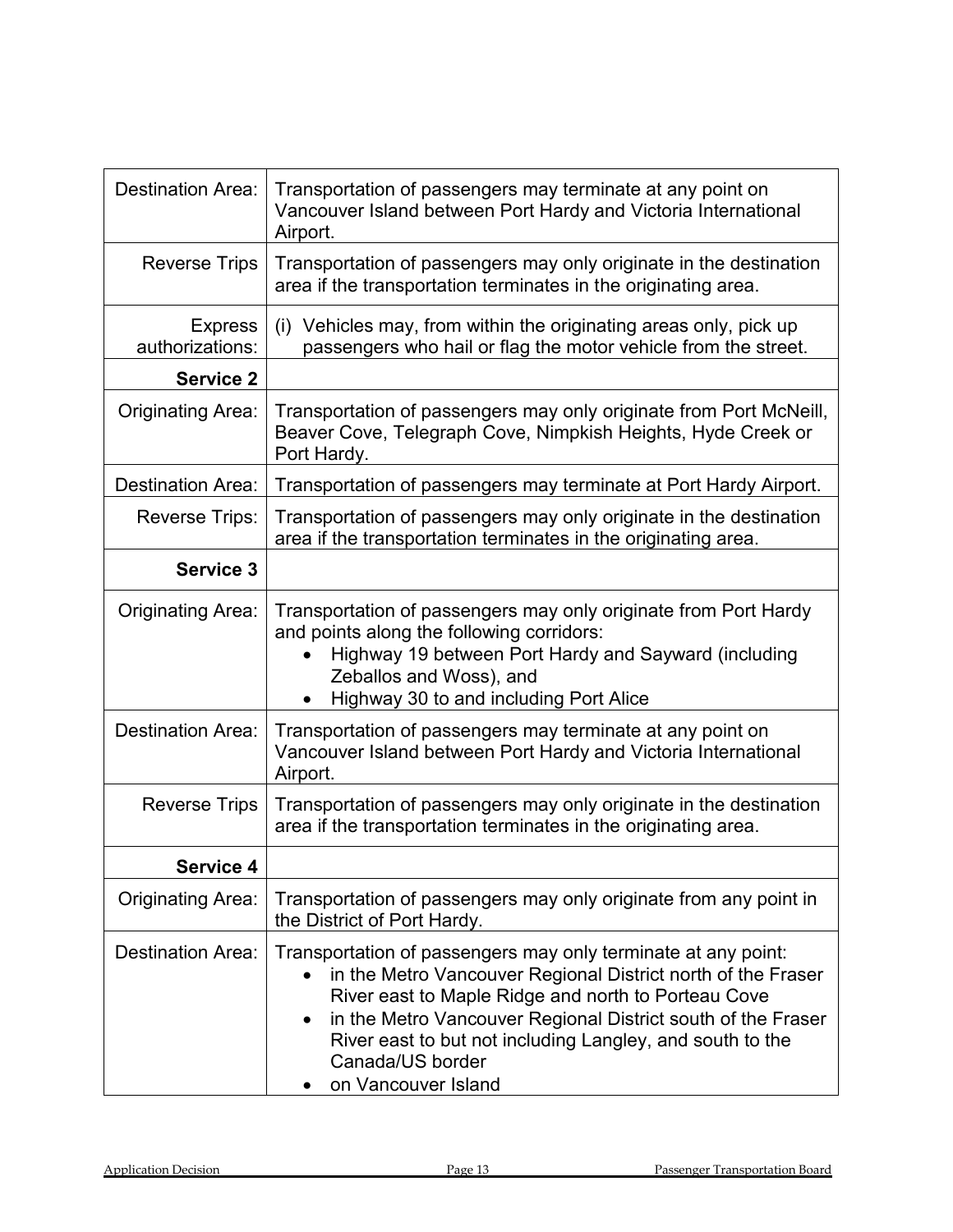| <b>Return Trips:</b>                                                                       | The same passengers may only be returned from where their trip<br>terminates in the destination area to any point in the originating<br>area if the return trip is arranged by the time the originating trip<br>terminates. |  |
|--------------------------------------------------------------------------------------------|-----------------------------------------------------------------------------------------------------------------------------------------------------------------------------------------------------------------------------|--|
| <b>Service 5</b>                                                                           |                                                                                                                                                                                                                             |  |
| <b>Originating Area:</b>                                                                   | Transportation of passengers may only originate from the Port<br>Hardy Airport only.                                                                                                                                        |  |
| Destination Area:                                                                          | Transportation of passengers may only terminate at any point in<br>the District of Port Hardy.                                                                                                                              |  |
| <b>Reverse Trips:</b>                                                                      | Transportation of passengers may only originate in the destination<br>area if the transportation terminates in the originating area.                                                                                        |  |
| Service 6                                                                                  |                                                                                                                                                                                                                             |  |
| <b>Originating Area:</b>                                                                   | Transportation of passengers may only originate at the ferry<br>landing at Bear Cove.                                                                                                                                       |  |
| <b>Destination Area:</b>                                                                   | Transportation of passengers may only terminate at any point in<br>the District of Port Hardy.                                                                                                                              |  |
| <b>Reverse Trips:</b>                                                                      | Transportation of passengers may only originate in the destination<br>area if the transportation terminates in the originating area.                                                                                        |  |
| <b>Other</b>                                                                               |                                                                                                                                                                                                                             |  |
| <b>Liquor Control</b><br>and Licensing Act<br><b>Cannabis Control</b><br>and Licensing Act | The licensee must ensure passenger directed vehicles under their<br>licence are operated at all times in compliance with the Liquor<br>Control and Licensing Act and the Cannabis Control and Licensing<br>Act.             |  |
| Transfer of a<br>Licence                                                                   | This special authorization licence may not be assigned or<br>transferred except with the approval of the Board pursuant to<br>section 30 of the Passenger Transportation Act.                                               |  |